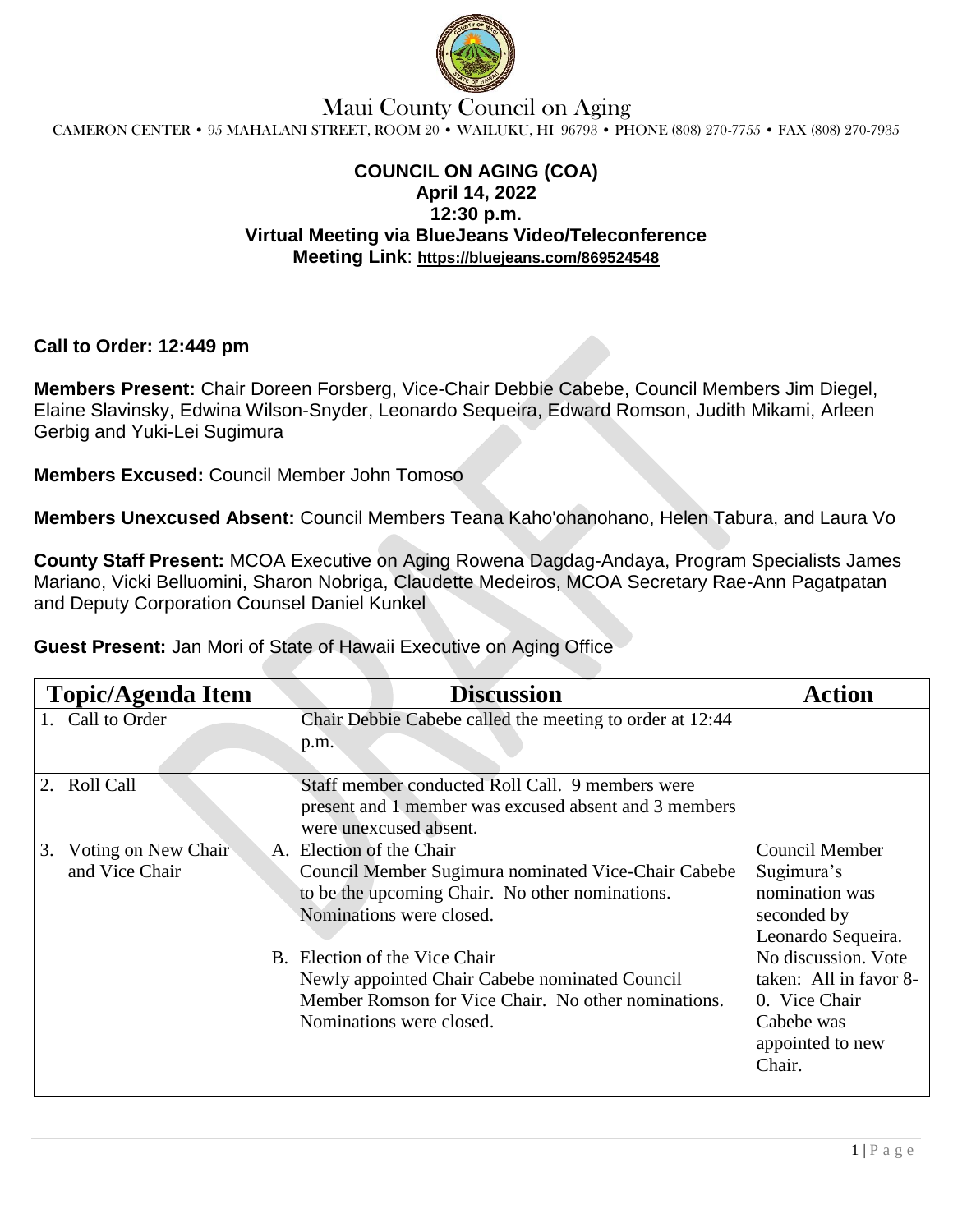

## Maui County Council on Aging

CAMERON CENTER • 95 MAHALANI STREET, ROOM 20 • WAILUKU, HI 96793 • PHONE (808) 270-7755 • FAX (808) 270-7935

|                                             | $\sim$ 30 MIXITINE AND 01 NEET, NOOM 20 $\sim$ WINEONO, 111 30730 $\sim$ 1110 NE (000) 270-7730 $\sim$ 111XX (000) 270-7305                                                                                                                                                                                                                                                                                                                                                                                                                                                                                                                                                                                                                                                                                                                                                                                                        |                                                                                                                                                                                                                                                   |
|---------------------------------------------|------------------------------------------------------------------------------------------------------------------------------------------------------------------------------------------------------------------------------------------------------------------------------------------------------------------------------------------------------------------------------------------------------------------------------------------------------------------------------------------------------------------------------------------------------------------------------------------------------------------------------------------------------------------------------------------------------------------------------------------------------------------------------------------------------------------------------------------------------------------------------------------------------------------------------------|---------------------------------------------------------------------------------------------------------------------------------------------------------------------------------------------------------------------------------------------------|
|                                             |                                                                                                                                                                                                                                                                                                                                                                                                                                                                                                                                                                                                                                                                                                                                                                                                                                                                                                                                    | <b>Council Member</b><br>Sugimura made a<br>motion to honor Vice<br>Chair Cabebe's<br>nomination. It was<br>seconded by<br>Leonardo Sequeira.<br>No discussion. Vote<br>taken: All in favor 8-<br>0. Ed Romson was<br>appointed as Vice<br>Chair. |
| 4. Public Testimony on<br>Agenda Items      | None                                                                                                                                                                                                                                                                                                                                                                                                                                                                                                                                                                                                                                                                                                                                                                                                                                                                                                                               |                                                                                                                                                                                                                                                   |
| 5. Approval of Minutes:<br>February 8, 2022 | Members reviewed the February 8, 2022 meeting minutes.                                                                                                                                                                                                                                                                                                                                                                                                                                                                                                                                                                                                                                                                                                                                                                                                                                                                             | Vice Chair Romson<br>moved to approve the<br>minutes; Council<br>Member Diegel<br>seconded. Motion<br>carried unanimously.                                                                                                                        |
| 6. New Business                             | A. Introduction of New Executive on Aging<br>1) Rowena Dagdag-Andaya<br>B. Meet the Council Members Pt. 4<br>1) Edwina Wilson-Snyder<br>2) Judith Mikami<br>C. Participant Directive Program – Brief overview and<br>presentation of the Veteran's Directive Program by Aaron<br>Arakaki of State of Hawaii Executive Office on Aging.<br>Jan Mori did a brief overview of how the State of<br>Hawaii Executive Office on Aging oversees and<br>supports the Community Living (CLP) and<br>Veteran's Directive Care (VDC) Programs. A<br>PowerPoint presentation was shared with the<br>audience. She explained how individuals are<br>determined eligible for these programs, the roles<br>that the local Aging offices such as MCOA play in<br>the participants assessments the support they<br>provide, and how both Executive on Aging Office<br>and Veterans' Affair need to review the referrals<br>before being authorized. |                                                                                                                                                                                                                                                   |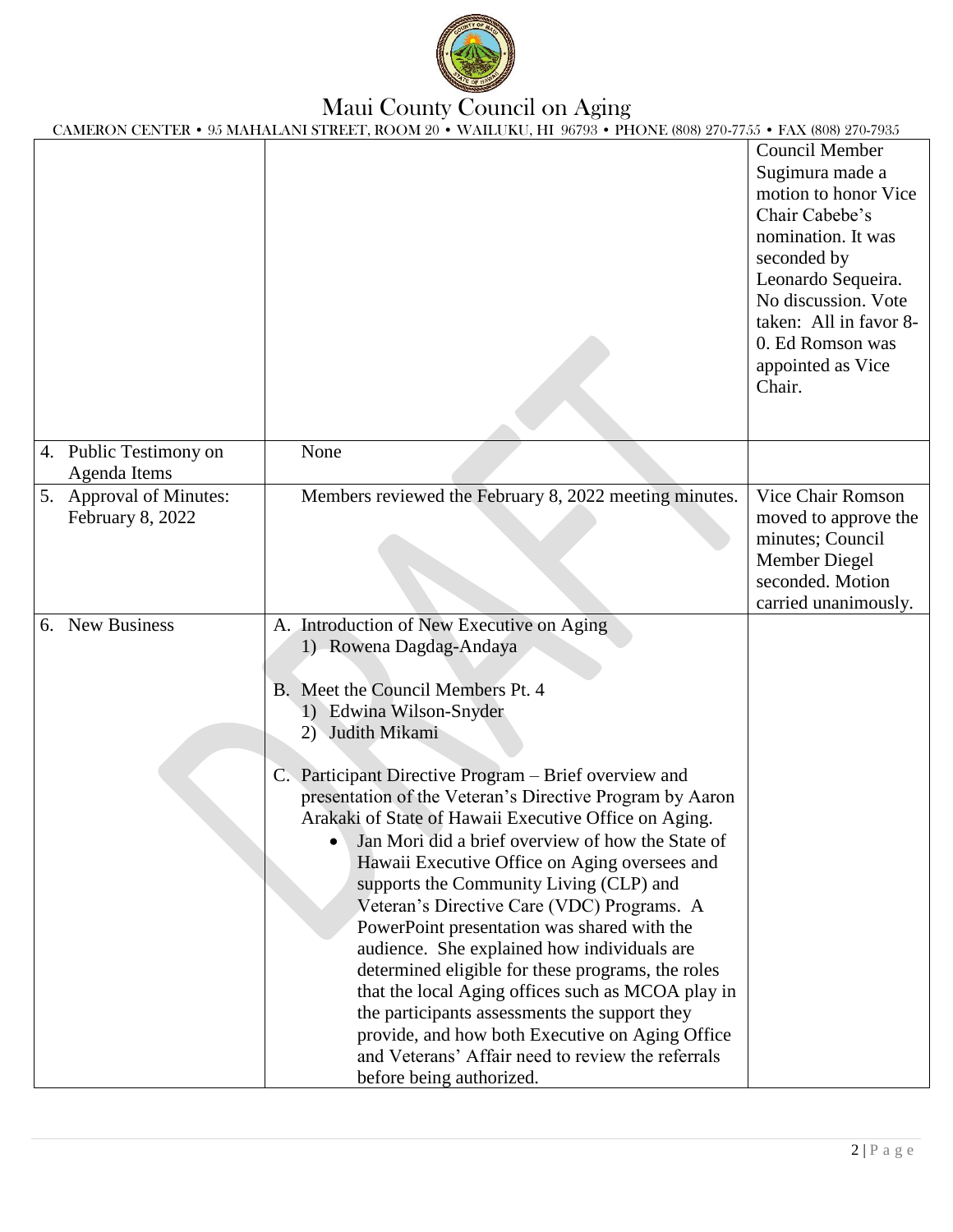

# Maui County Council on Aging

CAMERON CENTER • 95 MAHALANI STREET, ROOM 20 • WAILUKU, HI 96793 • PHONE (808) 270-7755 • FAX (808) 270-7935

| CAMERON CENTER • 95 MAHALANI STREET, ROOM 20 • WAILUKU, HI 96793 • PHONE (808) 270-7755 • FAX (808) 270-7935                                                                                                                                                                                                                                                                                                                                                                                                                          |
|---------------------------------------------------------------------------------------------------------------------------------------------------------------------------------------------------------------------------------------------------------------------------------------------------------------------------------------------------------------------------------------------------------------------------------------------------------------------------------------------------------------------------------------|
| Services provided to CLP and VDC participants<br>may include Coaching service and financial<br>management services.                                                                                                                                                                                                                                                                                                                                                                                                                   |
| D. Regional/Area Reports – Updates provide by Council on<br>Aging Members. The Council may provide comments and<br>discuss reports.<br>Respective Council members and Staff Secretary<br>covered reports as detailed on the Area Report<br>handout provided in the materials packet. No<br>additional reporting nor discussion. Updates were<br>provided for the following regions/areas:                                                                                                                                             |
| Hana: Report provided by MCOA Staff.<br>1)                                                                                                                                                                                                                                                                                                                                                                                                                                                                                            |
| 2) Lanai: Report provided by Councilmember Helen<br>Tabura.                                                                                                                                                                                                                                                                                                                                                                                                                                                                           |
| 3) Molokai: Report provided by Councilmember Judith<br>Mikami.                                                                                                                                                                                                                                                                                                                                                                                                                                                                        |
| Veterans: Report provided by Councilmember Ed<br>4)<br>Romson.                                                                                                                                                                                                                                                                                                                                                                                                                                                                        |
| None                                                                                                                                                                                                                                                                                                                                                                                                                                                                                                                                  |
| A. Budget<br><b>B.</b> Personnel/Staffing Updates<br>C. Projects/Initiatives<br>1) 2022 Outstanding Older Americans Award - "Age My<br>Way"<br>2) Leisure/Wellness (Kaunoa Senior Services)<br>3) Furry Friends Robotic Companion Pets<br>4) Home Delivered Meals<br>5) Enhanced Fitness<br>6) Elder Justice Team<br>D. Community Outreach and Visits - Molokai, Lanai &<br>Hispanic Resource Fair<br>E. Service Delivery Report<br>F. Update on the 2023-2027 Four Year Area Plan on Aging<br>The commission may discuss the report. |
|                                                                                                                                                                                                                                                                                                                                                                                                                                                                                                                                       |